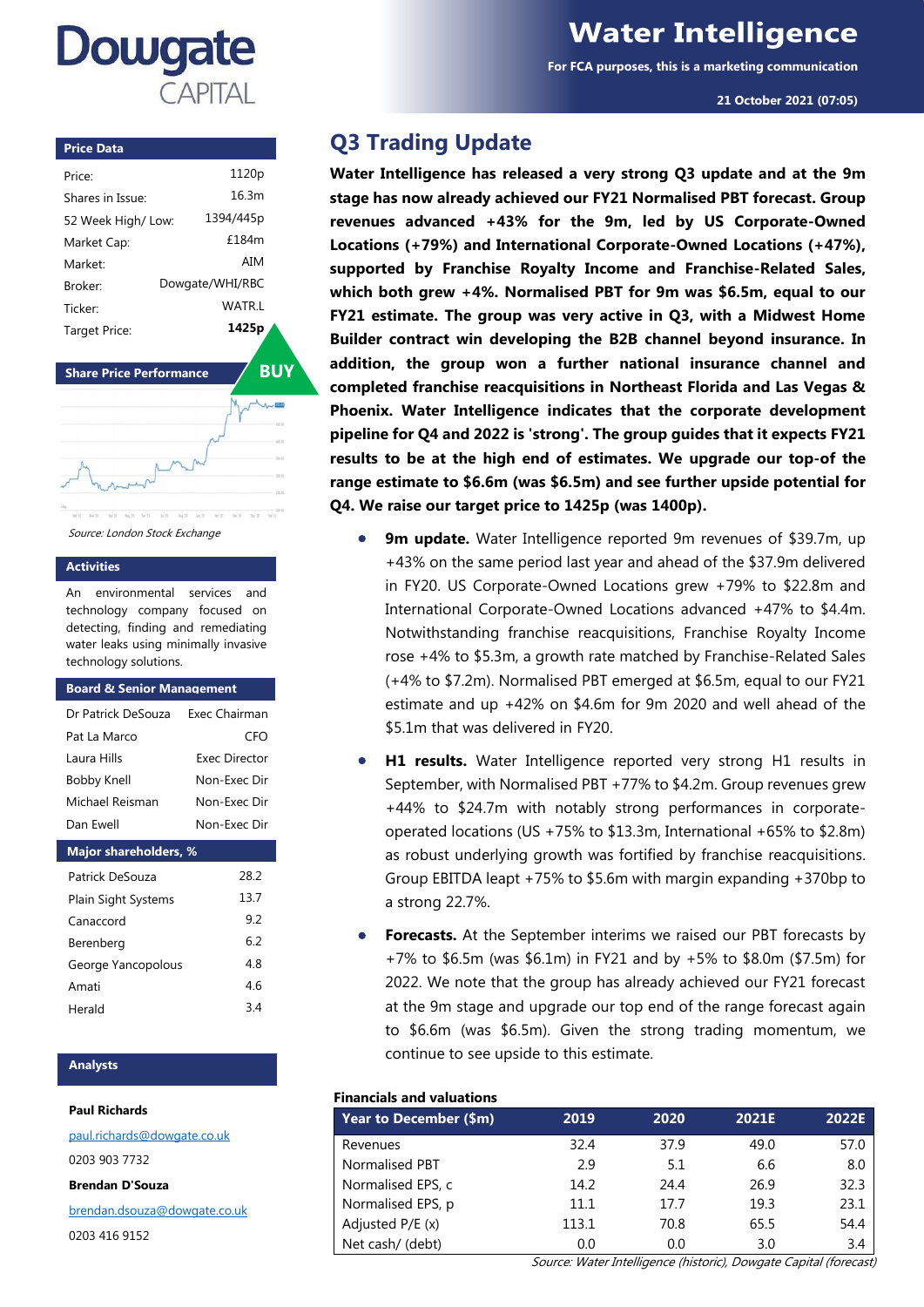

## **Profit & Loss**

| Year to December (\$m)           | 2019  | 2020  | 2021E | 2022E |
|----------------------------------|-------|-------|-------|-------|
|                                  |       |       |       |       |
| <b>Revenues</b>                  |       |       |       |       |
| Franchise royalty income         | 6.5   | 6.7   | 7.0   | 7.1   |
| Franchise related activities     | 8.0   | 9.5   | 10.4  | 11.4  |
| US corporate operated            | 14.4  | 17.4  | 26.0  | 31.6  |
| Int'l corporate operated         | 3.4   | 4.3   | 5.7   | 6.8   |
| <b>Group Revenues</b>            | 32.4  | 37.9  | 49.0  | 57.0  |
| Growth, %                        | 27    | 17    | 29    | 16    |
| <b>Adjusted EBITDA</b>           | 3.7   | 6.7   | 9.3   | 10.8  |
| Margin, %                        | 11.5  | 17.7  | 19.0  | 19.0  |
| Depreciation                     | (1.3) | (1.5) | (2.2) | (2.4) |
| <b>Adjusted Operating Profit</b> | 3.2   | 5.2   | 7.1   | 8.4   |
| AOP margin, %                    | 9.9   | 13.7  | 14.5  | 14.8  |
|                                  |       |       |       |       |
| Net interest                     | (0.3) | (0.1) | (0.6) | (0.4) |
| <b>Normalised PBT</b>            | 2.9   | 5.1   | 6.6   | 8.0   |
| Headline PBT                     | 2.4   | 4.9   | 6.6   | 8.0   |
| Tax charge - Normalised          | (0.8) | (1.3) | (2.0) | (2.4) |
| Tax rate, %                      | 28.1  | 26.2  | 30.0  | 30.0  |
| Normalised Earnings              | 2.0   | 3.8   | 4.6   | 5.6   |
| Average shares in issue, m       | 14.4  | 15.4  | 17.0  | 17.4  |
|                                  |       |       |       |       |
| Normalised EPS, c                | 14.2  | 24.4  | 26.9  | 32.3  |
| Normalised EPS, p                | 11.1  | 17.7  | 19.3  | 23.1  |
| Dividend per share, c            | 0.0   | 0.0   | 0.0   | 0.0   |

Source: Water Intelligence, Dowgate Capital estimates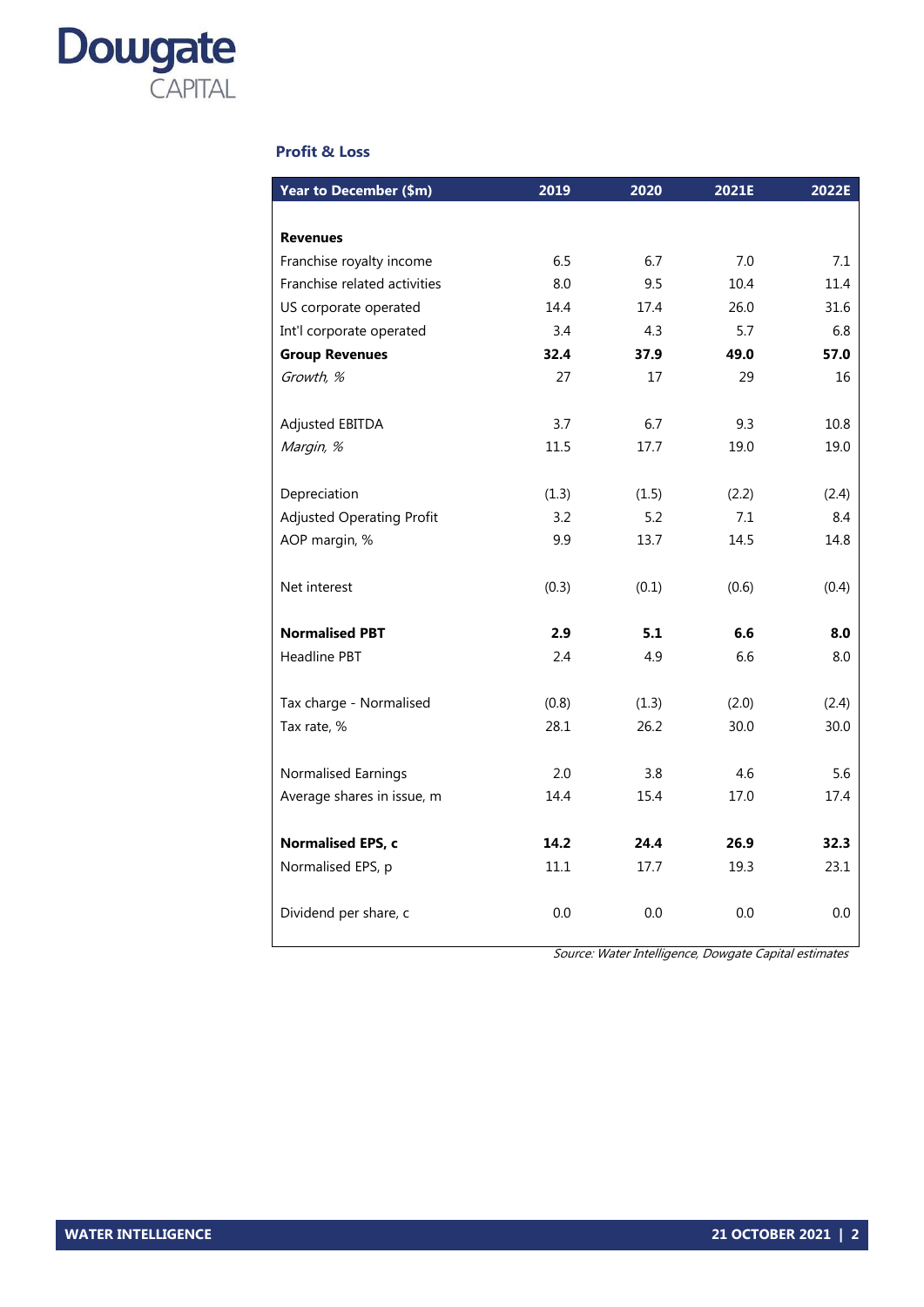

## **Cash Flow & Balance Sheet**

|       |                          |                            | 8.4                          |
|-------|--------------------------|----------------------------|------------------------------|
|       |                          |                            | 2.4                          |
|       |                          |                            | 0.0                          |
|       |                          |                            | 0.0                          |
| 6.2   | 6.1                      | 8.3                        | 10.8                         |
|       |                          |                            |                              |
| 0.0   | (0.3)                    | (0.6)                      | (0.4)                        |
| (0.5) | (1.0)                    | (1.0)                      | (1.0)                        |
| 5.7   | 4.8                      | 6.7                        | 9.4                          |
|       |                          |                            |                              |
| 0.0   | (0.3)                    | 0.0                        | 0.0                          |
| (3.3) | (0.8)                    | (3.0)                      | (3.0)                        |
| (3.2) | (9.2)                    | (8.3)                      | (6.0)                        |
| (1.2) | 0.1                      | 0.0                        | 0.0                          |
| (7.7) | (10.2)                   | (11.3)                     | (9.0)                        |
|       |                          |                            |                              |
| 2.7   | 5.0                      | 7.5                        | 0.0                          |
| 0.0   | 0.0                      | 0.0                        | 0.0                          |
| (0.9) | 0.4                      | 0.1                        | 0.0                          |
| 1.8   | 5.4                      | 7.6                        | 0.0                          |
|       |                          |                            |                              |
| (0.2) | 0.0                      | 3.0                        | 0.4                          |
| 0.0   | 0.0                      | 3.0                        | 3.4                          |
|       | 2.7<br>1.3<br>1.8<br>0.5 | 4.3<br>1.6<br>(0.8)<br>1.0 | 7.1<br>2.2<br>(0.5)<br>(0.5) |

Source: Water Intelligence, Dowgate Capital estimates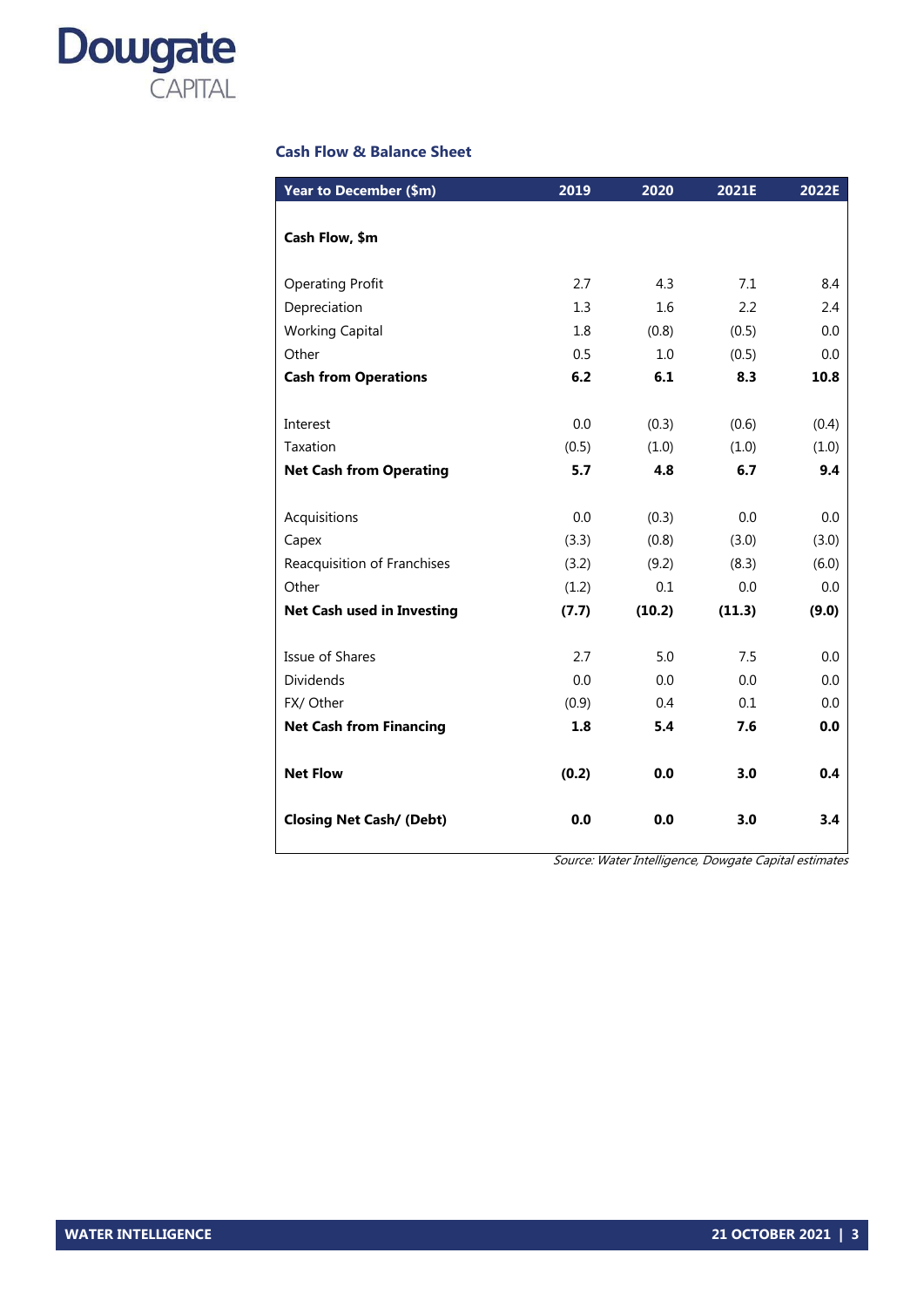

## **This document is not for distribution into the United States, Japan, Canada or Australia**

Neither this document nor any copy of it may be taken or transmitted into the United States of America, or distributed, directly or indirectly, in the United States of America or to any US person as defined in Regulation S under the United States Securities Act of 1933. Any failure to comply with this restriction may constitute a violation of United States securities laws.

Neither this document nor any copy of it may be taken or transmitted into or distributed in Japan or to any resident thereof for the purpose of solicitation or subscription or offer for sale of any securities. Any failure to comply with this restriction may constitute a violation of Japanese securities laws.

Neither this document nor any copy of it may be taken or transmitted into Canada or distributed in Canada or to any individual outside Canada who is a resident of Canada, except in compliance with applicable Canadian securities laws.

Neither this document nor any copy of it may be taken or transmitted into or distributed in Australian or to any resident thereof except in compliance with Australian securities laws. Any failure to comply with this restriction may constitute a violation of Australian securities laws.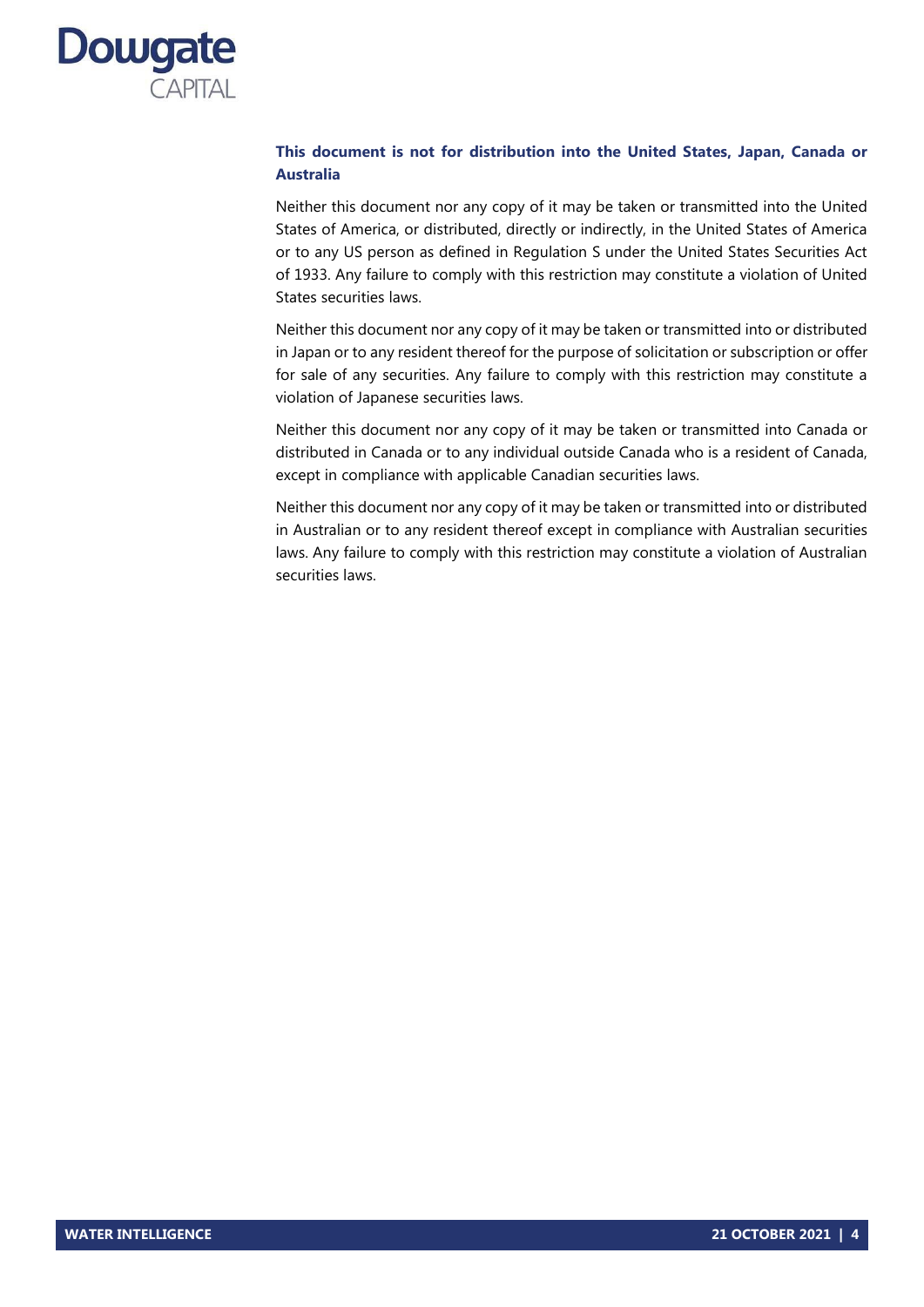

## **Recommendations definitions**

We expected the indicated target price to be achieved within 12 months of the date of publication. Expected absolute returns:

- BUY is an expected return greater than 10%;
- HOLD is an expected return -10% to +10%;
- SELL is an expected return less than -10%.

## **Distribution of Investment Recommendations as per 30/9/2021**

|      | <b>Corporate No.</b> | <b>Corporate %</b> | No. | %   |
|------|----------------------|--------------------|-----|-----|
| Buy  | 216                  | 100                | 216 | 100 |
| Hold |                      | 0                  | 0   |     |
| Sell |                      | 0                  |     |     |

## **Valuations, Key Assumptions and Risks**

Details relating to valuation (including material information about proprietary models), key assumptions and risks are available by contacting compliance@dowgate.co.uk